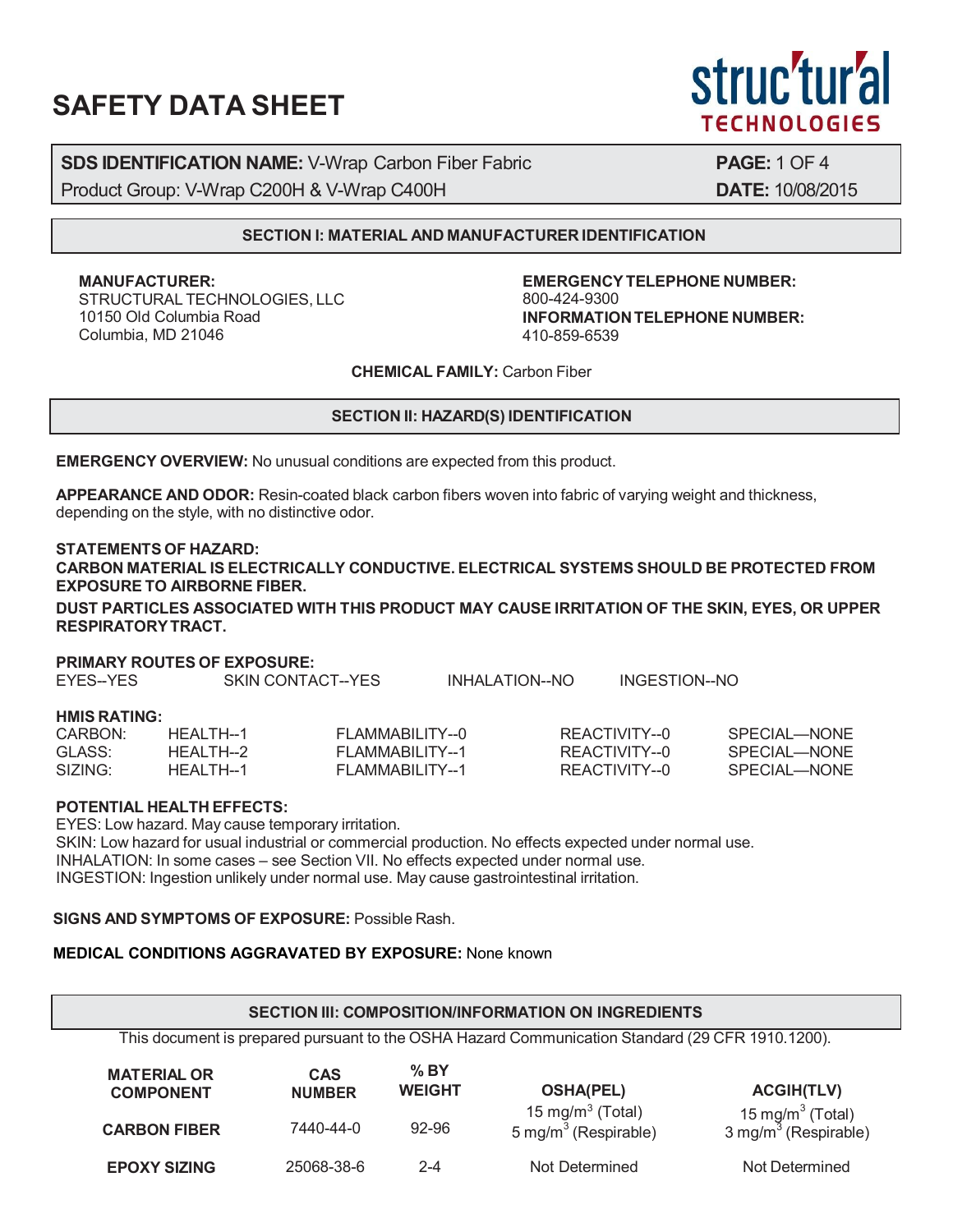# **SECTION IV: FIRST AID MEASURES**

**SKIN CONTACT:** To relieve skin irritation, wash with soap and water. Avoid rubbing or scratching.

**EYE CONTACT:** Flush eyes with water. Avoid rubbing or scratching.

**INHALATION:** Remove to fresh air. Treat any irritation symptomatically, contact a physician.

**INGESTION:** Ingestion very unlikely.

# **SECTION V: FIRE FIGHTING MEASURES**

## **FLASH POINT/METHOD OF DETERMINATION:** N/A. Not Flammable

**FLAMMABILITY LIMITS:** N/A

**AUTOIGNITION TEMPERATURE:** N/A

**EXTINGUISHING MEDIA:** Normal firefighting procedures. Carbon dioxide, dry chemical, water spray.

**SPECIAL FIREFIGHTING PROCEDURES:** N/A

**USUAL FIRE AND EXPLOSION HAZARDS:** Carbon fiber may be released in a fire situation, and the fibers are sufficiently conductive to cause severe electrical problems. Burning normally stops when ignition source is removed. Pulp and dust may continue to smolder once ignited. Carbon fiber dust does not present an explosion hazard.

## **SECTION VI: ACCIDENTAL RELEASE MEASURES**

#### **PROCEDURES IN CASE OF ACCIDENTAL RELEASE OR LEAKAGE:** N/A.

**SPILL/RELEASE AND CLEANUP PROCEDURES:** In case of spill, collect (e.g., sweep up, vacuum, etc.) spilled material and either reuse or dispose of properly. Chopped or milled carbon fibers may be slippery if spilled posing an accident risk. Wear personal protective equipment as described in Section 8 during cleanup activities.

## **SECTION VII: HANDLING AND STORAGE**

**PRECAUTIONS TO BE TAKEN IN HANDLING AND STORAGE:** Store in a cool, dry place. Maintain seal against contamination from dirt and moisture.

**OTHER PRECAUTIONS:** Protect all electrical equipment, in or near areas in which fiber is handled or used, from contact with airborne particles and filaments to avoid possible damage caused by electrical shorts. Airborne particles and filaments should be controlled so as to minimize (1) skin irritation, (2) electrical shorts in switch gear, etc. due to conductivity of fiber.

## **SECTION VIII: EXPOSURE CONTROLS/PERSONAL PROTECTION**

**EYE/FACE PROTECTION:** Wear safety goggles or glasses when handling or processing this product in any form.

**PROTECTIVE GLOVES:** Latex gloves should be worn when handling this product. Rinse and remove gloves after use, and wash hand thoroughly with soap and water. Gloves should be removed and replaced if there are any signs of degradation or breakthrough.

**PROTECTIVE CLOTHING:** Wear protective clothing to minimize the potential for skin contact. An emergency shower should be readily accessible. Discard any clothing that has become contaminated.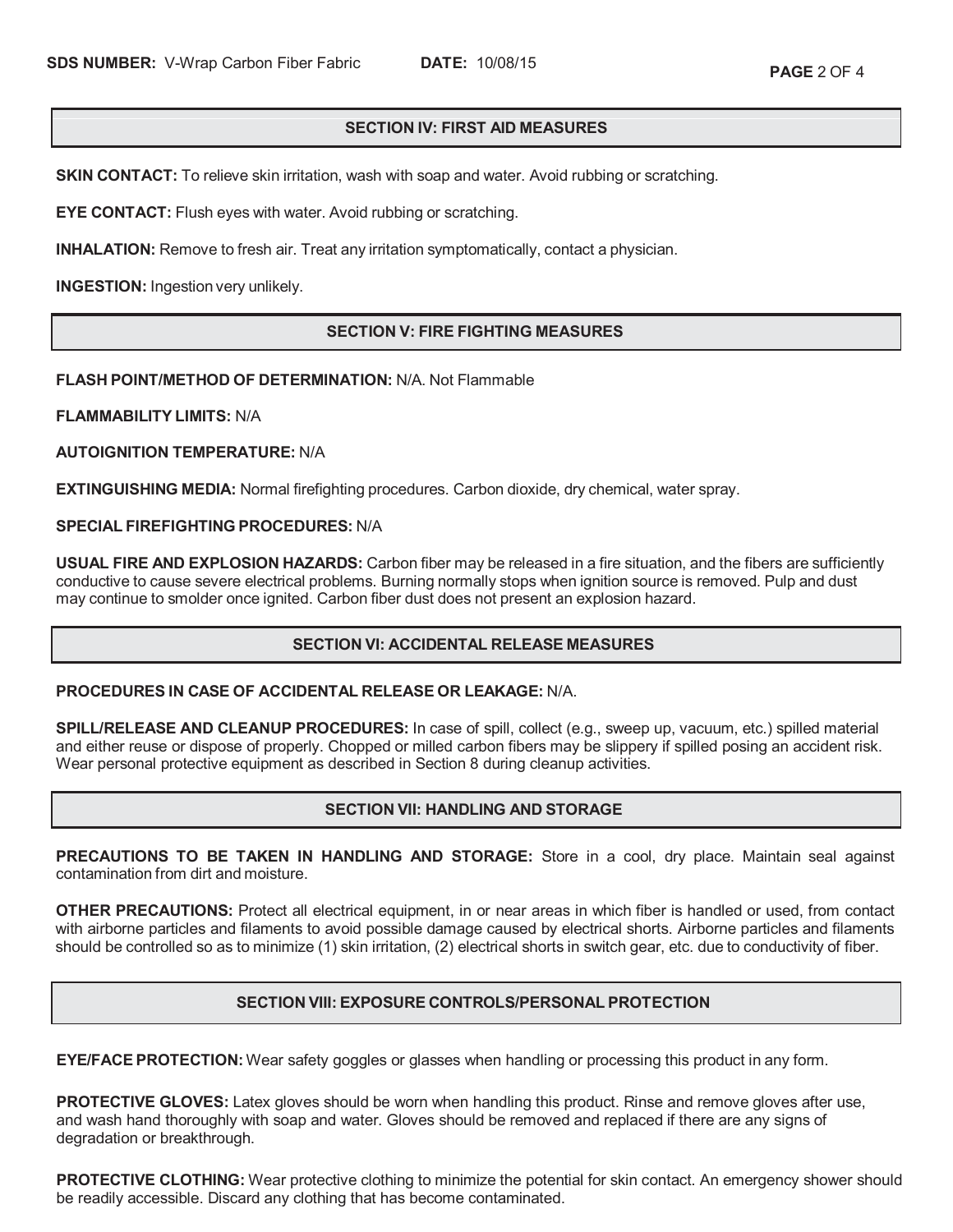**SKIN PROTECTION:** Recommended disposable protective garments to eliminate possible skin irritation. Clothing should protect the base of the neck, legs and arms. Protective gloves (rubber).

**RESPIRATORY PROTECTION:** Normal use and processing of this product are not expected to generate carbon fiber dust. Respirable fibers of this product under certain very limited circumstances can be generated. In such circumstances, HEPA respiratory protection should be used to prevent exposure.

**VENTILATION:** Adequate ventilation should be provided at points where product is handled. Skin contact should be minimized through process design or protected with the use of protective clothing, eye protection and work gloves.

**GENERAL HYGIENE RECOMMENDATIONS:** Before eating, drinking, smoking or using toilet facilities, wash face and hands thoroughly with soap and water.

## **SECTION IX: PHYSICAL & CHEMICAL PROPERTIES**

**APPEARANCE AND ODOR:** Black, odorless **BOILING POINT (**°**F/**°**C):** N/A **MELTING POINT (**°**F/**°**C):** N/A **SPECIFIC GRAVITY (WATER=1):** 1.75-1.85 **VAPOR PRESSURE (MM Hg.):** N/A **VAPOR DENSITY (AIR-1):** N/A **% VOLATILE (BY WEIGHT):** <0.2 **EVAPORATION RATE (Butyl Acetate = 1):** N/A **SOLUBILITY IN WATER:** Negligible (Dispersible)

# **SECTION X: STABILITY AND REACTIVITY**

**STABILITY:** Stable under normal handling and storage conditions.

**INCOMPATIBLE MATERIALS:** Do not expose to strong oxidizing agents such as fluorine. Carbon fiber can react violently with such compounds. Exposure to electrical equipment and circuitry. Avoid contact with strong oxidizing agents.

**PRODUCTS EVOLVED FROM HEAT OF COMBUSTION OR DECOMPOSITION:** Oxides of carbon and nitrogen. Sizing may boil off as a fume which should be vented.

**HAZARDOUS POYMERIZATIONS:** Will not occur under normal conditions of use.

## **SECTION XI: TOXICOLOGICAL INFORMATION**

#### **MATERIAL OR COMPONENT TOXICITY DATA:** N/A

#### **SECTION XII: ECOLOGICAL INFORMATION**

No ecological data has been determined.

## **SECTION XIII: DISPOSAL CONSIDERATIONS**

**WASTE DISPOSAL METHODS:** Industrially approved landfill. It is the responsibility of the generator to comply with all federal, state, provincial and local laws and regulations. We recommend that you contact an appropriate waste disposal contractor and environmental agency for relevant laws and regulations. Under the US, Resource Conservation and Recovery Act (RCRA), it is the responsibility of the user of the product to determine at the time of disposal, whether the product meets relevant waste classification and to assure proper disposal.